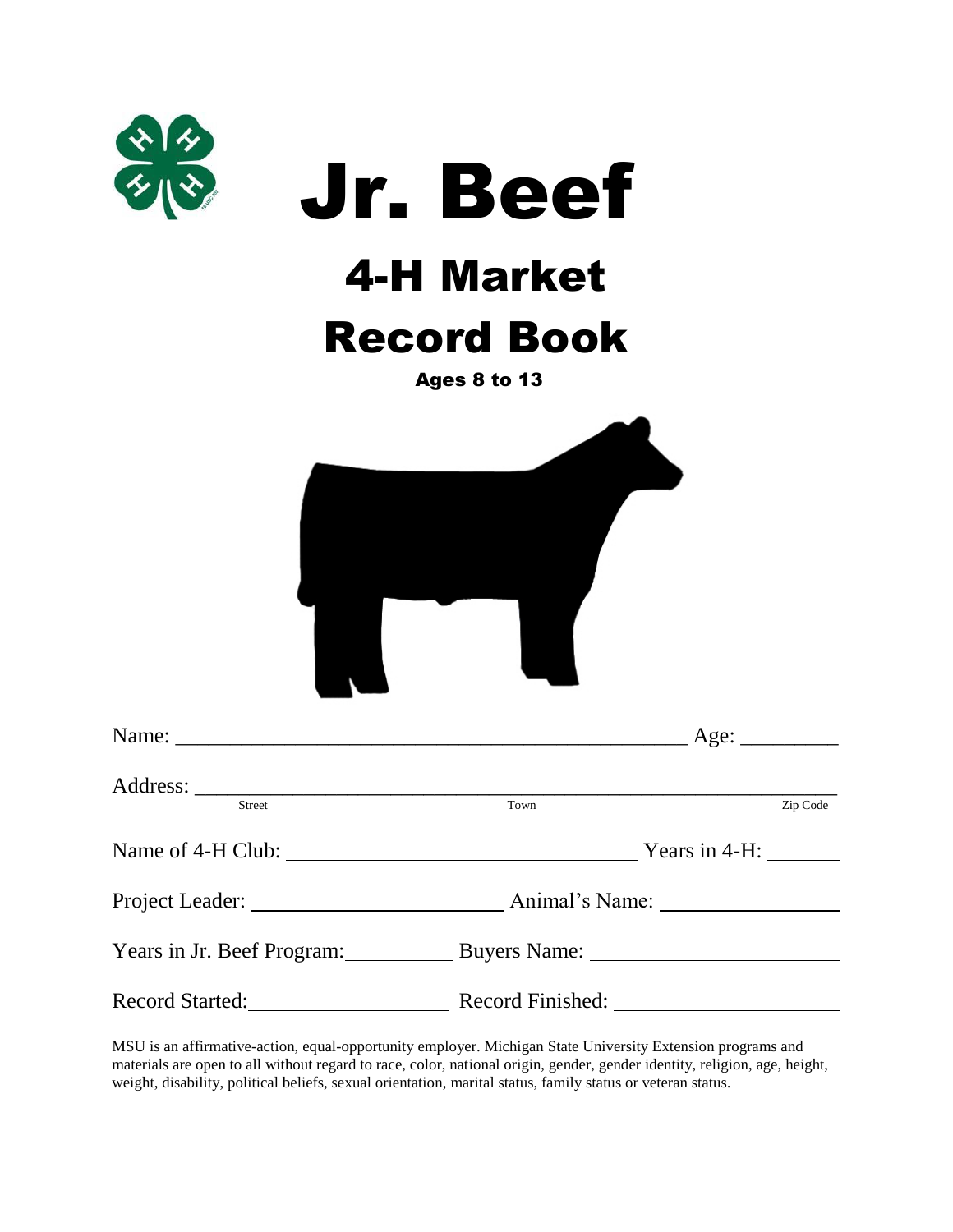- **4-H Record Books are required for all market livestock projects. They must include beginning and ending photos.**
- **Record Books must be completed and turned in to the Species Chair at the September Livestock Council meeting.**

#### **Why is your record book important? It . . .**

- o will aid you in learning about all aspects of raising and selling livestock
- o helps you set goals for your project
- o helps you plan future projects
- o shows your financial decisions and outcomes
- o overall, will improve your management and organizational skills
- o It will be fun to look back at your book years from now… remember, this can be fun when you put all your effort into it!

#### **Suggestions** *(practices for good record keeping)*

- o Consistently fill in the record book; avoid waiting until the last minute.
- o Hang a calendar or note book near your animal's pen to write notes in to help you with your record book.
- o Write neatly and clearly.
- o Take pictures before, during and after your project is done.
- o Complete your Thank You to your buyer soon after the sale.
- o Have FUN and work hard!

#### **Resources to help you learn about your project**

- MSU Extension has educational materials you can check out
- Dairy Resource Handbook and the Beef Resource Handbook are available from Ohio State University at: http://estore.osu-extension.org
- Clinics and workshops, for example the "Beef, Sheep and Swine" workshop at the 4H Kettunen Center; cattle judging at 4-H Exploration Days, etc.
- Beef Learning Lab Kit available from the 4-H Steer Species Chair

### **4-H/Farm Bureau Livestock Record Book Awards - Instructions**

To submit a Record Book for this award, be sure to include the following:

- 1. Table of Contents
- 2. Completed Record Book as listed above for the respective species
- 3. 200 word (minimum) story about the 4-Her's experience with his/her 4-H project
- 4. Pictures (a couple of pages)
- 5. Any other information that the 4-H'er can share to personalize his/her learning experience.
- 6. Put all of the information in a nice folder or notebook.
- 7. Typing the information is not required, but appreciated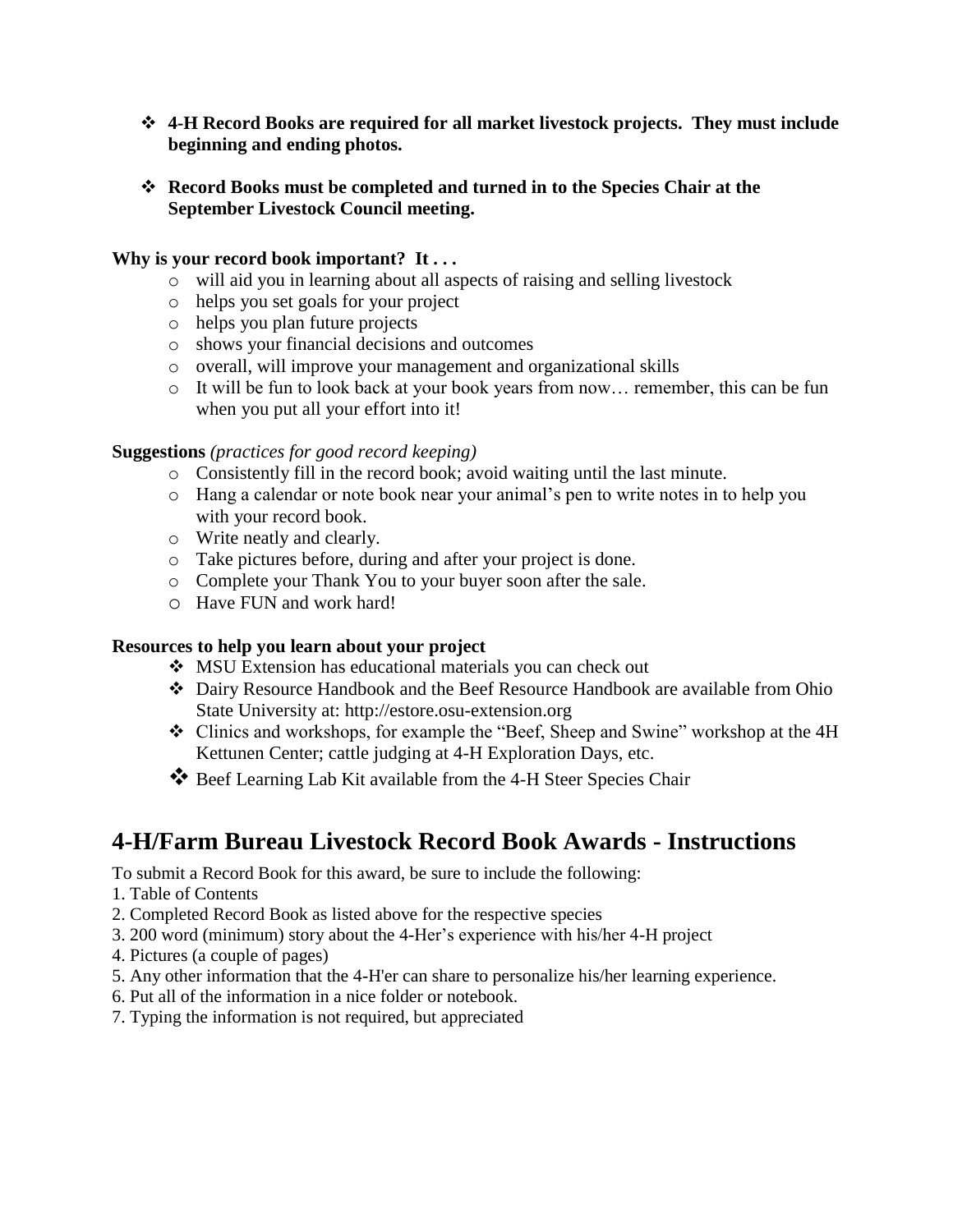### **Pre-Project Questions / Goals**

**1.** Why did you choose to do a Jr. Beef project this year? **2.** List at least 2 goals for your Jr. Beef project this year. <u> 1989 - Johann Stoff, deutscher Stoffen und der Stoffen und der Stoffen und der Stoffen und der Stoffen und der</u> <u> 1989 - Johann Stoff, deutscher Stoffen und der Stoffen und der Stoffen und der Stoffen und der Stoffen und de</u> **3.** If you have done a Jr. Beef project in the past, what are you doing differently with this year's project? **4.** Describe how you prepared for bring your Jr. Beef home.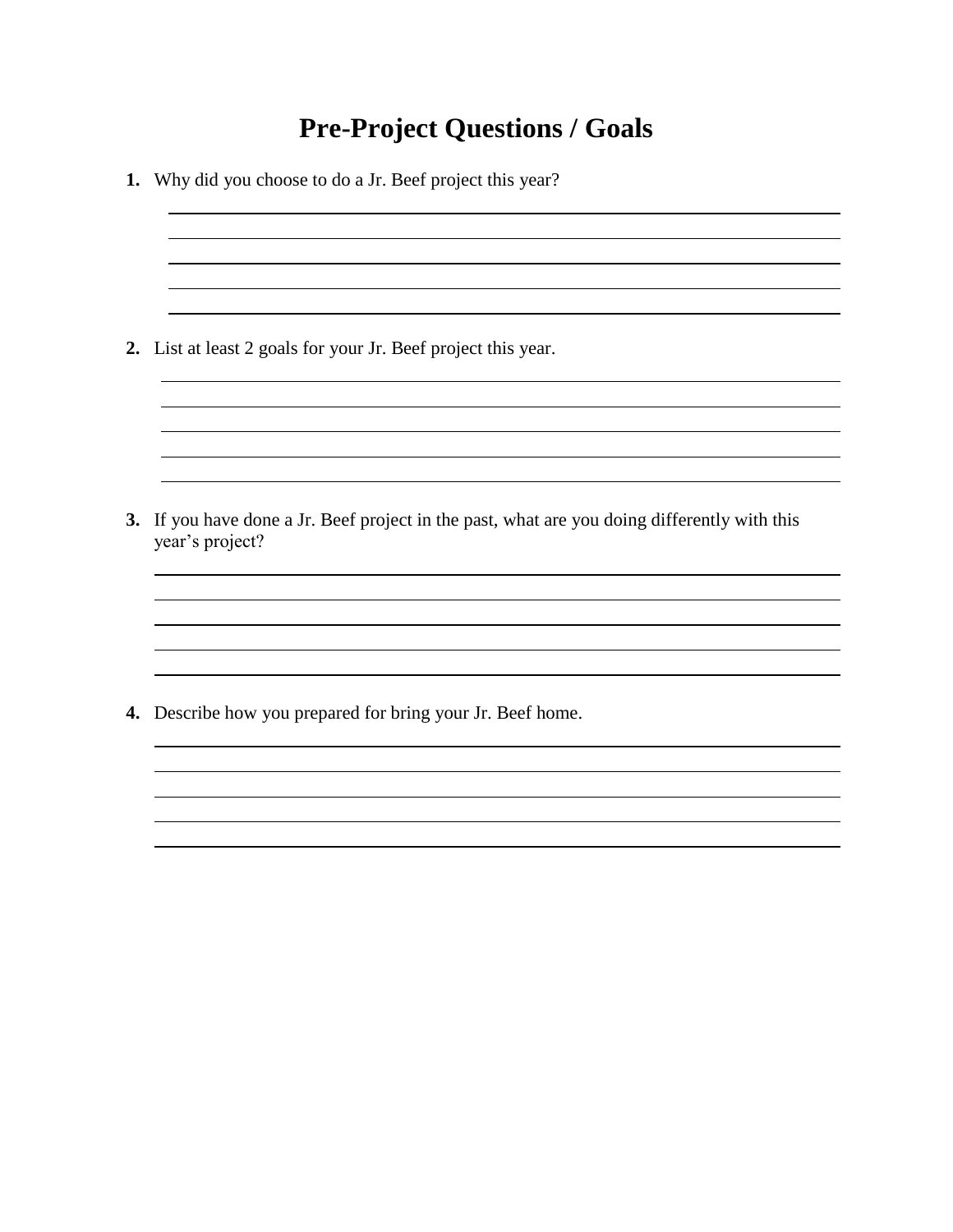In what month was your Jr. Beef born? \_\_\_\_\_\_\_\_\_\_\_\_\_\_\_\_\_

| Ear Tag<br><b>Number</b> | <b>Date Purchased</b> | <b>Breed</b><br>and Color | Gender<br>of calf | Sold/kept/<br><b>Died</b> | <b>Purchase</b><br><b>Price</b> |
|--------------------------|-----------------------|---------------------------|-------------------|---------------------------|---------------------------------|
|                          |                       |                           |                   |                           | $\downarrow$                    |
|                          |                       |                           |                   |                           | $\downarrow$                    |

 **Total spent on your Jr. Beef:** \$\_\_\_\_\_\_\_\_\_\_\_\_\_

| Date of<br><b>Starting</b><br>Weight | <b>Starting</b><br>Weight | Date of<br><b>Finished</b><br>Weight | <b>Finished</b><br>Weight | <b>Pounds</b><br>of Gain | <b>Days</b><br>on Feed | Average<br><b>Daily</b><br>Gain |
|--------------------------------------|---------------------------|--------------------------------------|---------------------------|--------------------------|------------------------|---------------------------------|
|                                      |                           |                                      |                           |                          |                        |                                 |

 $\checkmark$  Average Daily Gain = Total lbs. of gain  $\div$  days on feed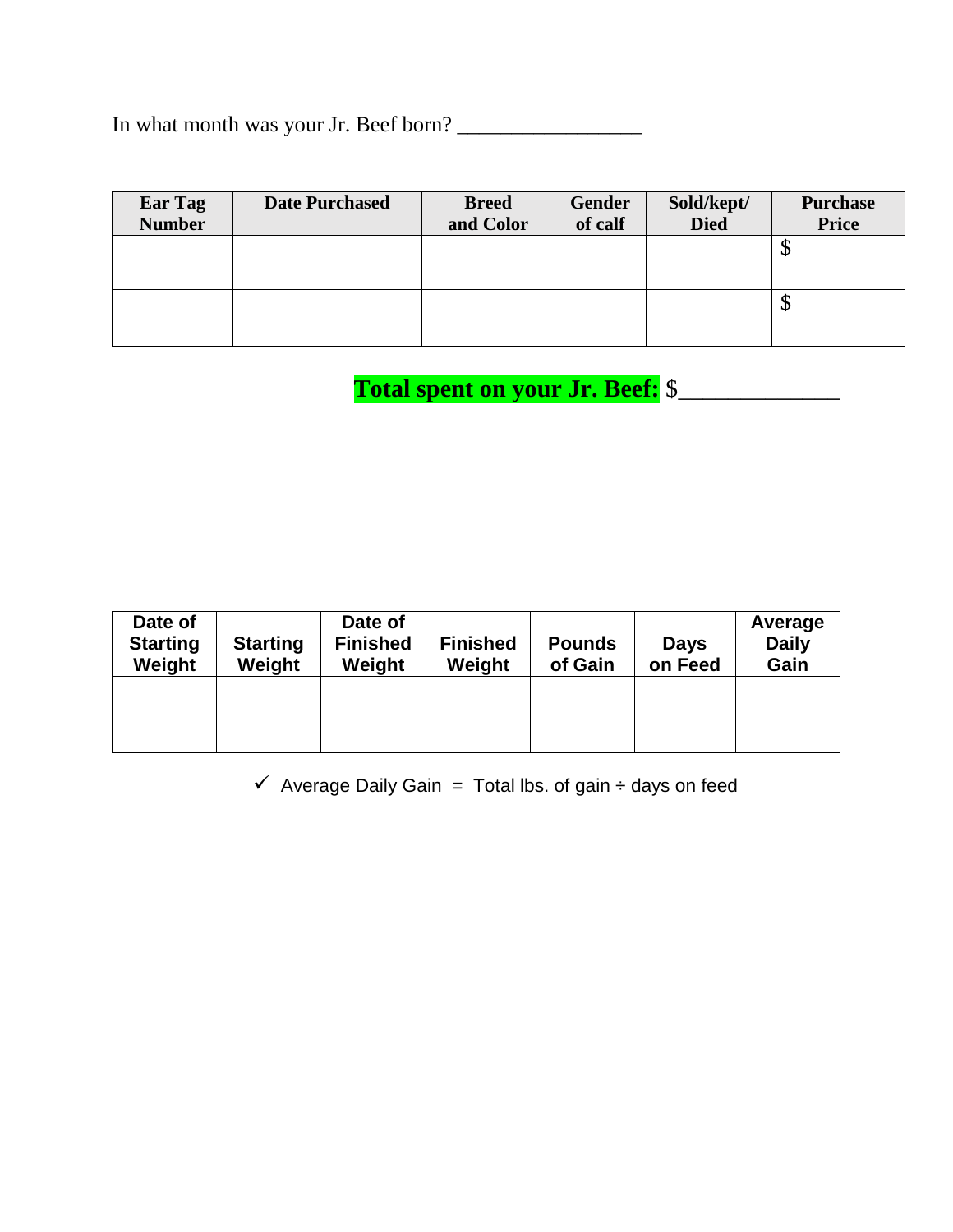# **Monthly Feed Record**

|                 | <b>Milk</b>               | <b>Milk</b>             |                        |                      |                                |                           |
|-----------------|---------------------------|-------------------------|------------------------|----------------------|--------------------------------|---------------------------|
| Month:          | <b>Replacer</b><br>(lbs.) | Replacer<br><b>Cost</b> | <b>Grain</b><br>(lbs.) | Grain<br><b>Cost</b> | <b>Hay</b><br>(by the<br>bale) | <b>Hay</b><br><b>Cost</b> |
| <b>January</b>  |                           |                         |                        |                      |                                |                           |
| <b>February</b> |                           |                         |                        |                      |                                |                           |
| <b>March</b>    |                           |                         |                        |                      |                                |                           |
| <b>April</b>    |                           |                         |                        |                      |                                |                           |
| <b>May</b>      |                           |                         |                        |                      |                                |                           |
| June            |                           |                         |                        |                      |                                |                           |
| July            |                           |                         |                        |                      |                                |                           |
| <b>August</b>   |                           |                         |                        |                      |                                |                           |
| <b>Totals:</b>  |                           |                         |                        |                      |                                |                           |

**Total lbs. of feed for the year:** 

**Total cost of feed for the year:**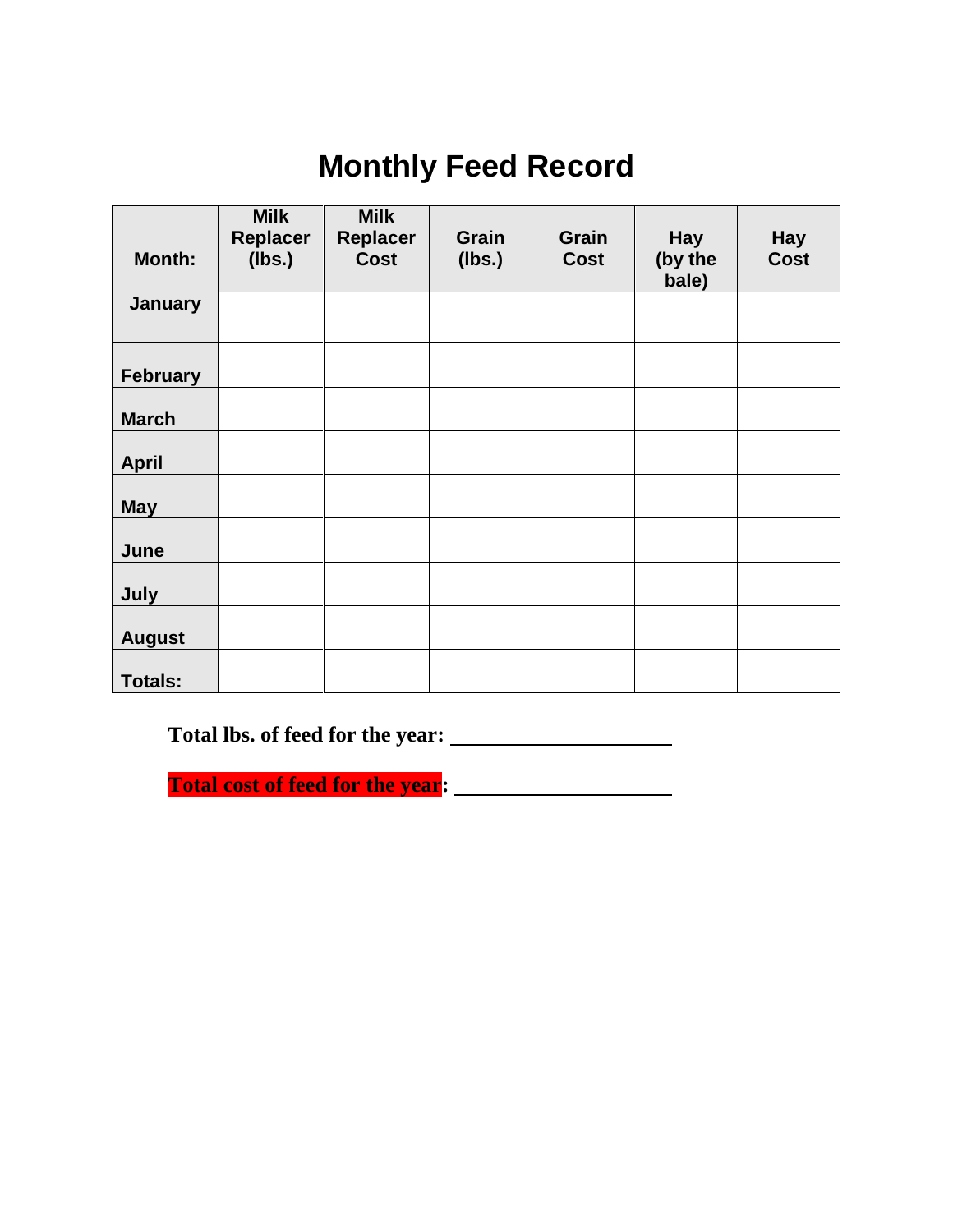# **Expenses Other Than Feed**

| <b>Item</b>                                | <b>January</b> | February | <b>March</b> | <b>April</b> | <b>May</b> | June | July | <b>August</b> | <b>Total</b> |
|--------------------------------------------|----------------|----------|--------------|--------------|------------|------|------|---------------|--------------|
|                                            |                |          |              |              |            |      |      |               |              |
| Vet Cost                                   |                |          |              |              |            |      |      |               |              |
| <b>Bedding</b><br><b>Cost</b>              |                |          |              |              |            |      |      |               |              |
| <b>Fair Fees</b><br>(stall and<br>classes) |                |          |              |              |            |      |      |               |              |
| Cost of<br>Fair<br><b>Pictures</b>         |                |          |              |              |            |      |      |               |              |
| <b>Medication or</b><br><b>Vaccines</b>    |                |          |              |              |            |      |      |               |              |
| Tack &<br><b>Show</b><br><b>Supplies</b>   |                |          |              |              |            |      |      |               |              |
| <b>Beef</b><br>promotion<br>(\$1.00)       |                |          |              |              |            |      |      |               |              |
| $5%$ to<br><b>Livestock</b><br>Council     |                |          |              |              |            |      |      |               |              |
| <b>Other</b>                               |                |          |              |              |            |      |      |               |              |

\*Other Expenses could include housing, trucking, etc.

**Total of expenses other than feed**: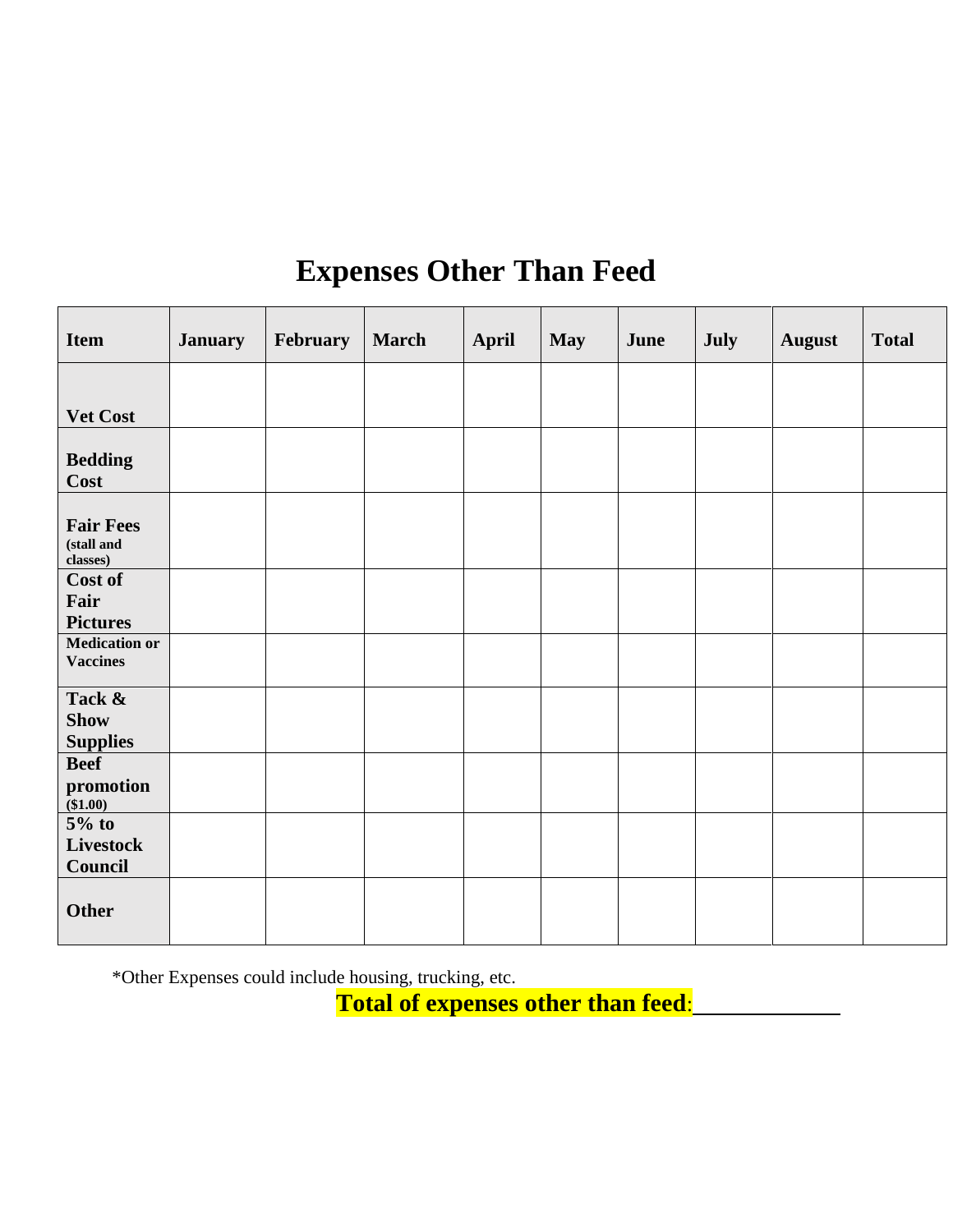# **Income for Project**

| <b>Auction Date</b> | Weight of Jr.<br><b>Beef at Fair</b> | <b>Price Per</b><br><b>Pound</b> | <b>Total Value</b><br>(Animal's weight X<br>price per pound) |
|---------------------|--------------------------------------|----------------------------------|--------------------------------------------------------------|
|                     |                                      | ъĐ                               |                                                              |

# **Financial Summary**

| <b>Purchase Price of Jr. Beef</b> | \$              |  |
|-----------------------------------|-----------------|--|
| <b>Total of Feed Cost</b>         | ┿<br>\$         |  |
| <b>Other Expenses</b>             | $\ddot{}$<br>\$ |  |
| <b>TOTAL EXPENSE</b>              | \$              |  |
| Income from Sale of<br>Jr. Beef   | \$              |  |
| Minus (-) Total Expenses          | \$              |  |
| <b>NET PROFIT OR LOSS</b>         |                 |  |
| Comment about the results:        |                 |  |
|                                   |                 |  |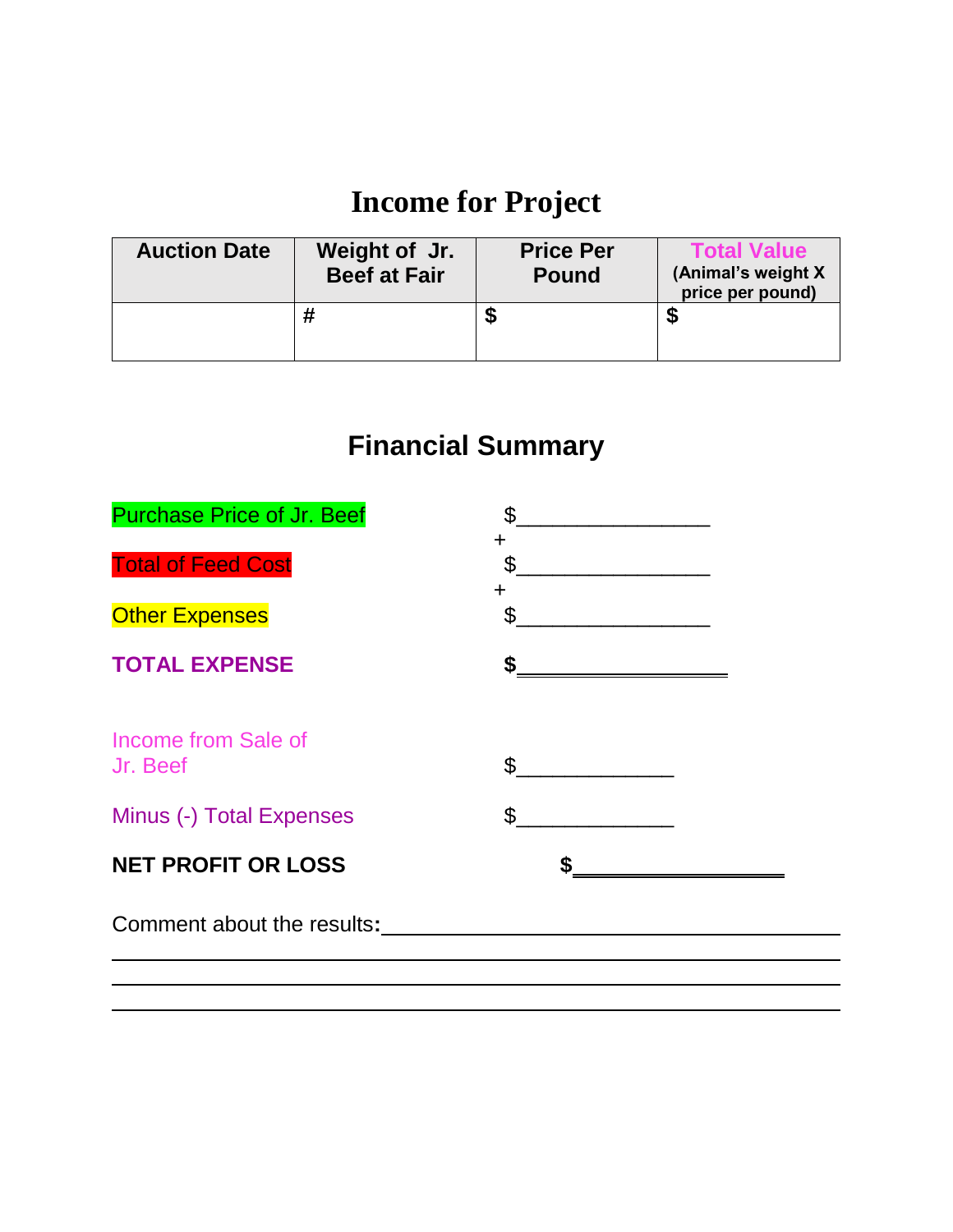### **Name the Body Parts**

8-10 year olds Name 10 parts 11-13 year olds Name 15 Parts

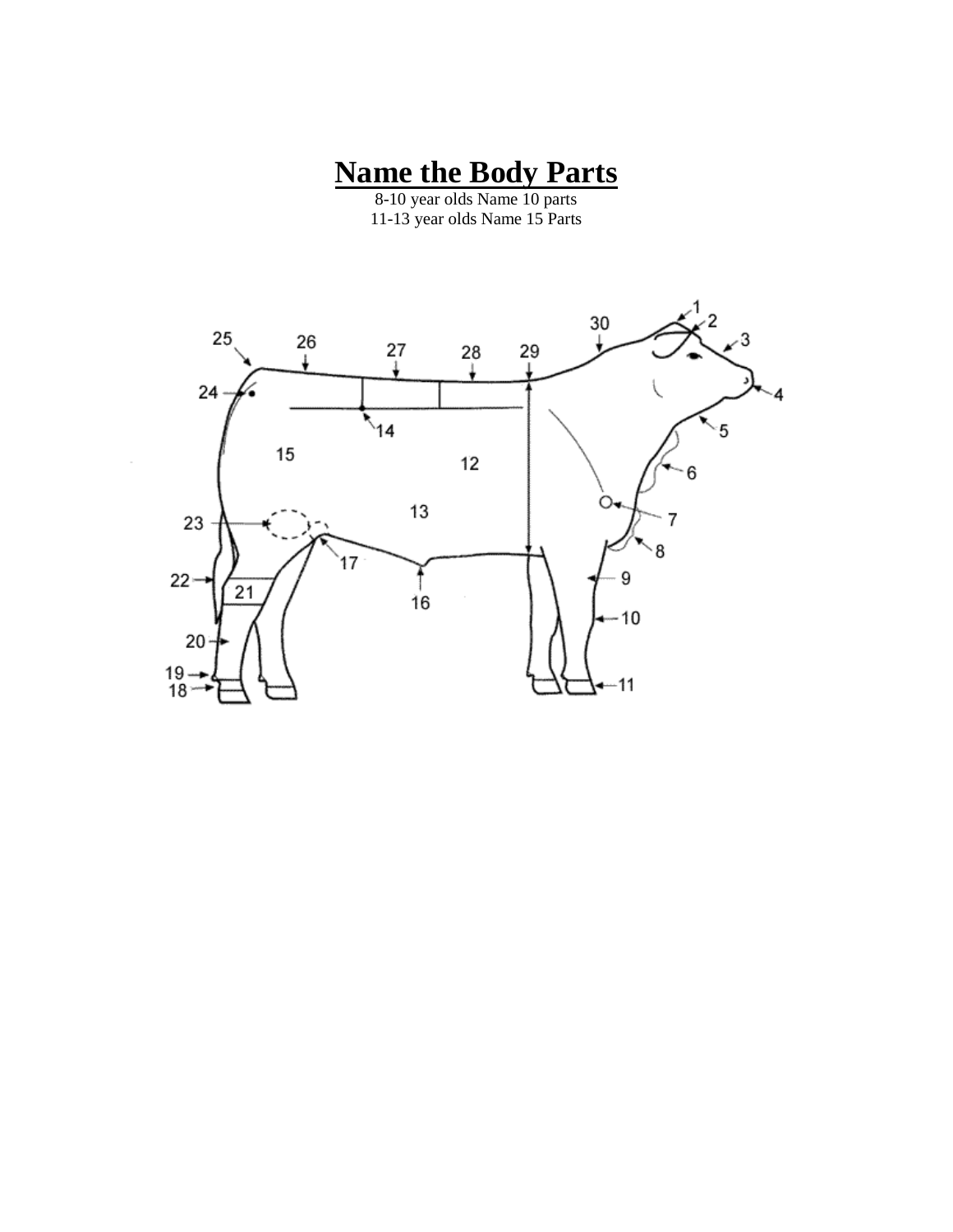### **Post Project Questions**

1. Did you meet your project goals listed in this record book?

2. What was your favorite part of your Jr. Beef project?

3. How did you finance your Jr. Beef project this year?

4. Name a breed of beef cattle; write a brief description of the breed and tell where the breed originates from. (*Choose a different breed each year).*

5. What is the normal body temperature for cattle?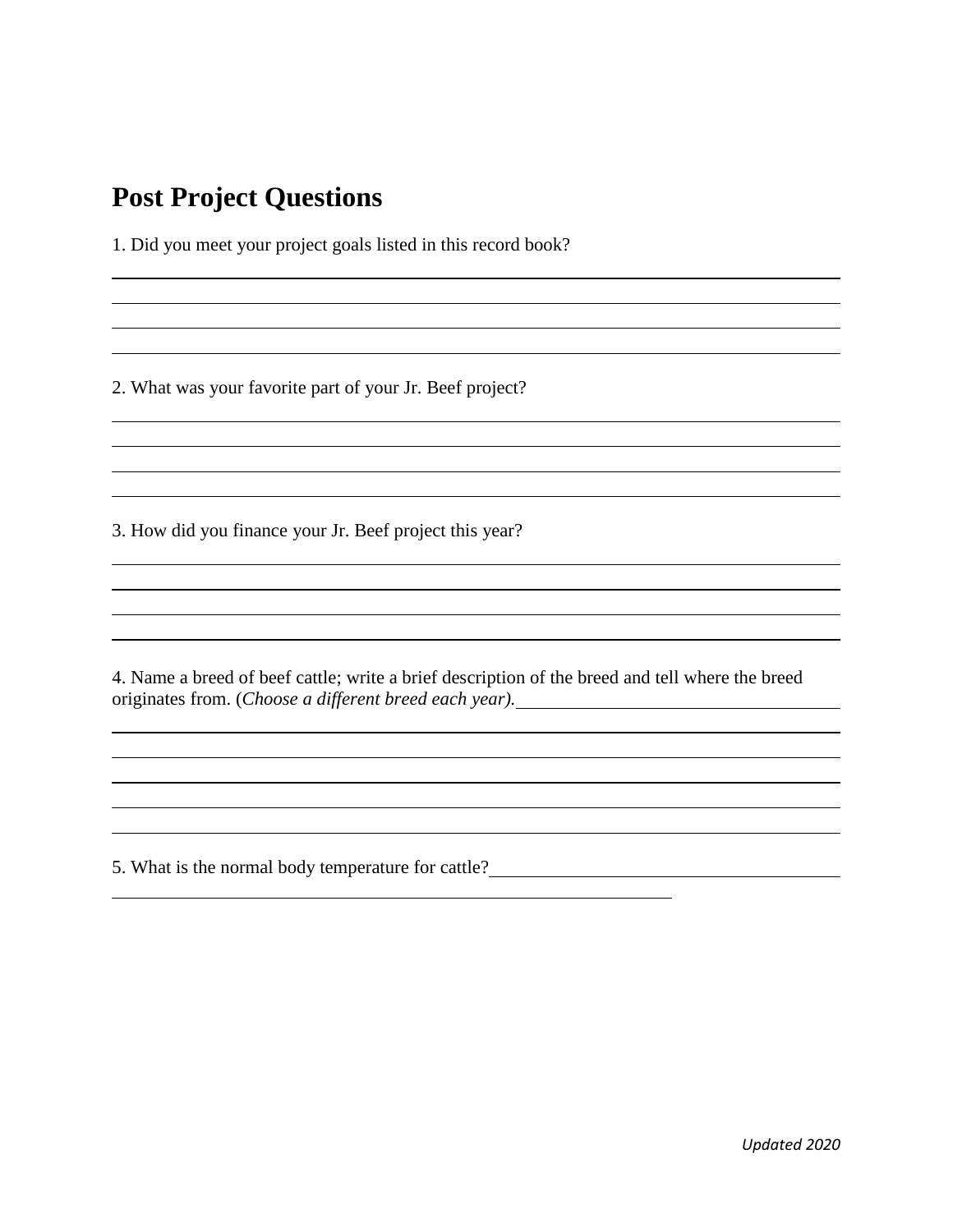### *Project Pictures*

*Pictures are a required part of this Record Book.* Taking pictures of your Jr. Beef throughout the project will show you how your Jr. Beef has grown and developed. Remember, pictures are better when you are in the picture. Add additional pictures on separate piece of paper.